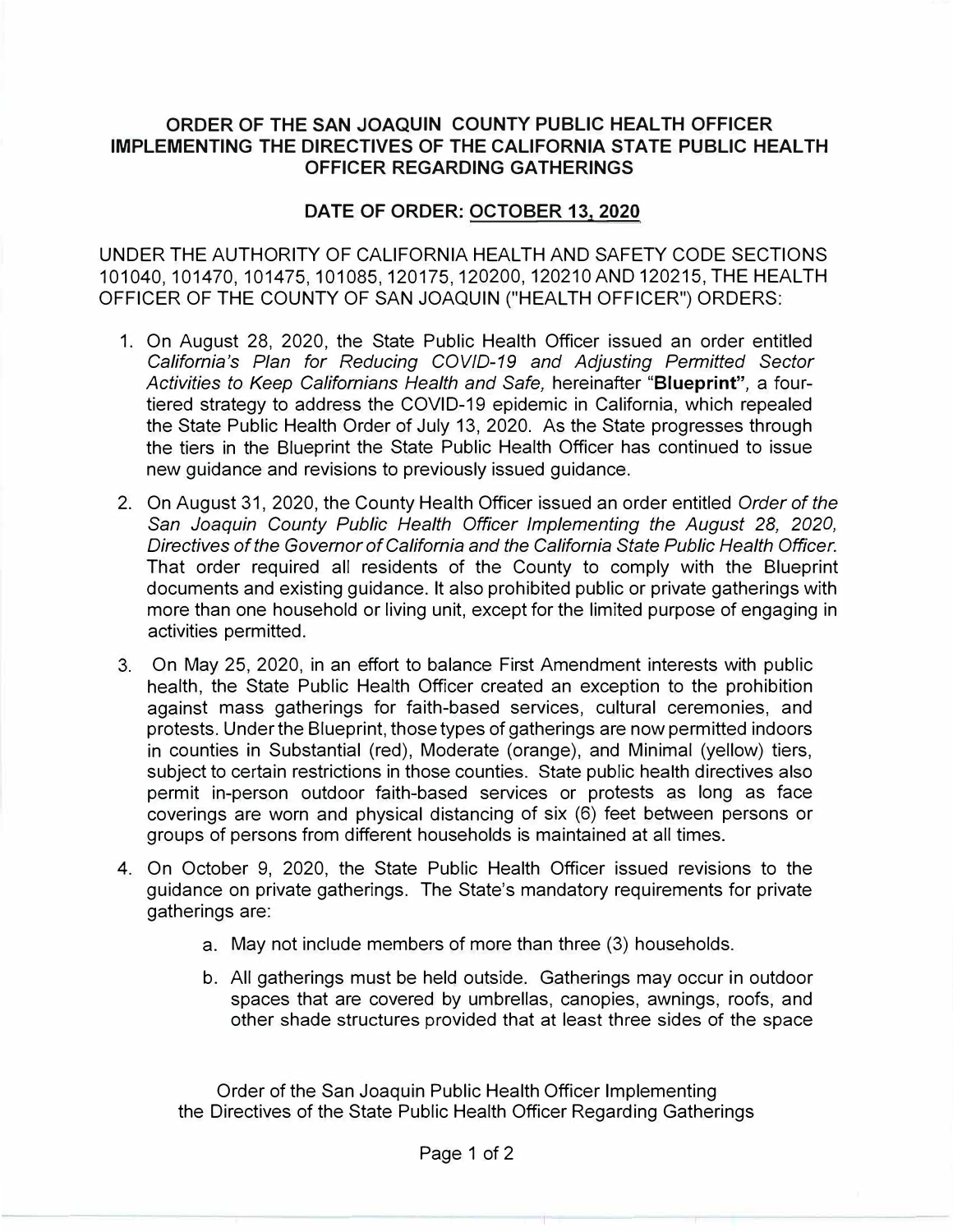(or 75%) are open to the outdoors.

- c. A gathering of members from no more than three (3) households is permitted in a public park or other outdoor space, even if unrelated gatherings of other groups with members from up to three (3) households are also occurring in the same park or other outdoor space. If multiple such gatherings are occurring, mixing between group gatherings is not allowed. Additionally, multiple gatherings of members of three (3) households cannot be jointly organized or coordinated to occur in the same public park or other outdoor space at the same time - this would constitute a gathering exceeding the permitted size.
- d. Anvone with any COVID-19-like symptoms (fever, cough, shortness of breath, chills, night sweats, sore throat, nausea, vomiting, diarrhea, tiredness, muscle or body aches, headaches, confusion, or loss of sense of taste/smell), must stay home and not come into contact with anyone outside their household.
- e. For any gatherings permitted under this guidance, the space must be large enough so that everyone at a gathering can maintain at least a 6foot physical distance from others not from their own household at all times.
- f. Seating must provide at least 6 feet of distance (in all directions—frontto-back and side-to-side) between different households.
- g. When gathering, face coverings must be worn in accordance with the CDPH Guidance on the Use of Face Coverings (PDF), unless an exemption is applicable.
- h. People at gatherings may remove their face coverings briefly to eat or drink as long as they stay at least 6 feet away from everyone outside their own household, and put their face covering back on as soon as they are done eating or drinking.
- i. Gatherings should be two hours or less. The longer the duration, the higher the risk of transmission.
- 5. To the extent that any prior order or part of an order issued by the San Joaquin County Public Health Officer prohibited gatherings, those parts are superseded by this Order and all residents are hereby ordered to comply with the directive of the State Public Health Officer. The requirements can be found in the CDPH Guidance for the Prevention of COVID-19 Transmission for Gatherings located here: https://www.cdph.ca.gov/Programs/CID/DCDC/Pages/COVID-19/CDPH-Guidancefor-the-Prevention-of-COVID-19-Transmission-for-Gatherings-10-09.aspx
- 6. There continue to be infections and death rates in San Joaquin County that necessitate

Order of the San Joaquin Public Health Officer Implementing the Directives of the State Public Health Officer Regarding Gatherings